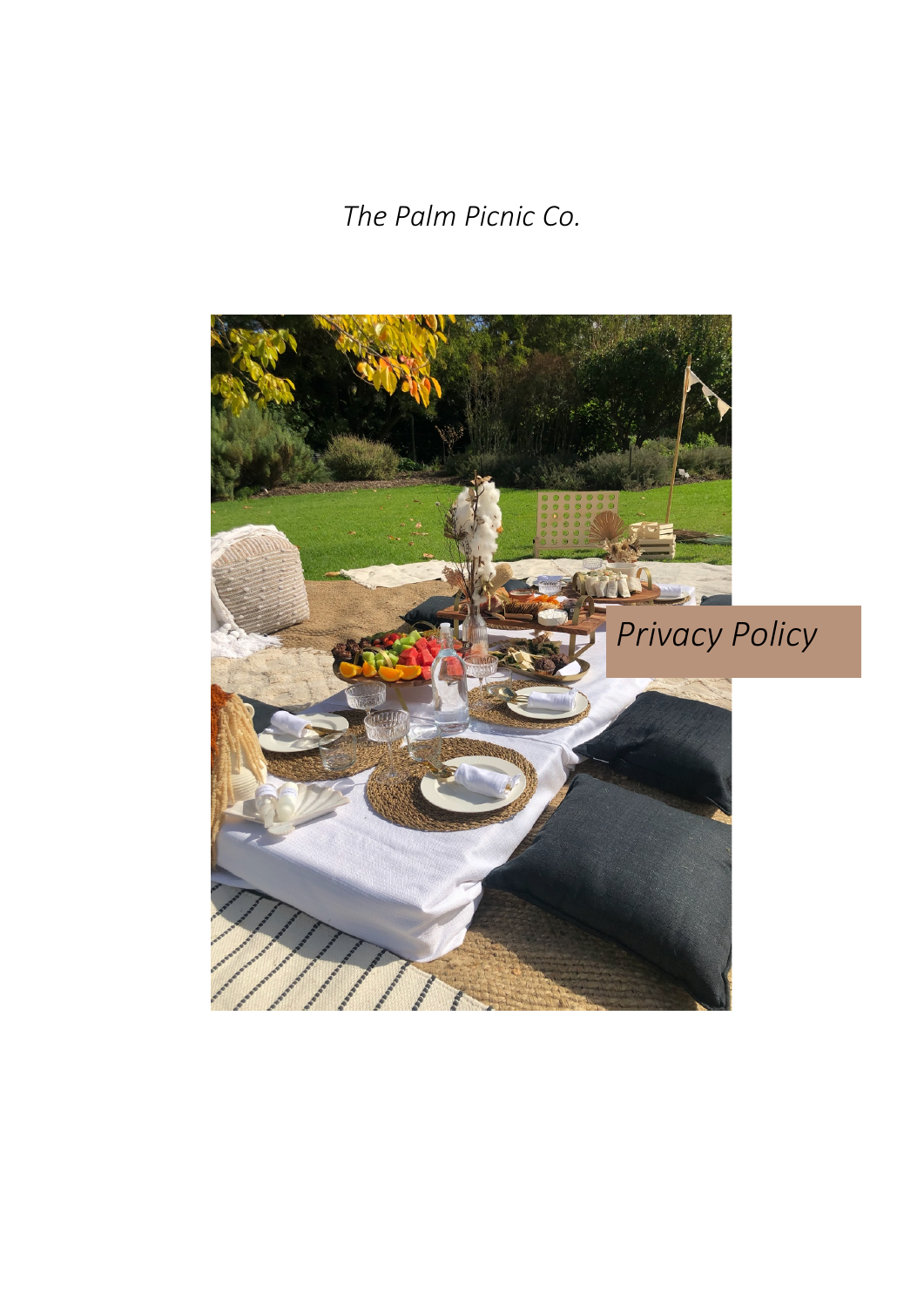*This Privacy Policy states all the ways The Palm Picnic Co. gathers, uses, discloses and manages a customer/ client's data.*

# **What Information We Collect**

The Palm picnic Co. collections information from you when you request a quote, place an order, or fill out a form.

The information we may collect about you includes

- Personal information, including your full name, email address, mailing address, phone number, bank details (to send back bond or refund) and other contact information
- Other information which may assist us in conducting out business and providing our products and services

We collect personal information about you only when you supply it to The Palm picnic Co. voluntarily.

### **Why We Collect Information**

The personal information you provide will only be used for the purpose for which you have provided it, or for a directly related purpose.

We will not use your personal information to market to you, unless you give implied or express consent to do so.

Information received by The Palm picnic Co. may be used in the following ways:

- To communicate with you via email, mail, phone or social media
- As part of any investigation in relation to you or your activity in which we suspect to be a breach of any of our terms and conditions, serious misconduct or unlawful.
- To manage and enhance our services
- To identify our clients or potential clients
- To provide or offer your services or other benefits
- To add your name to our customer reviews section if you leave a review

#### **Disclosing Information**

We do not disclose your information unless: